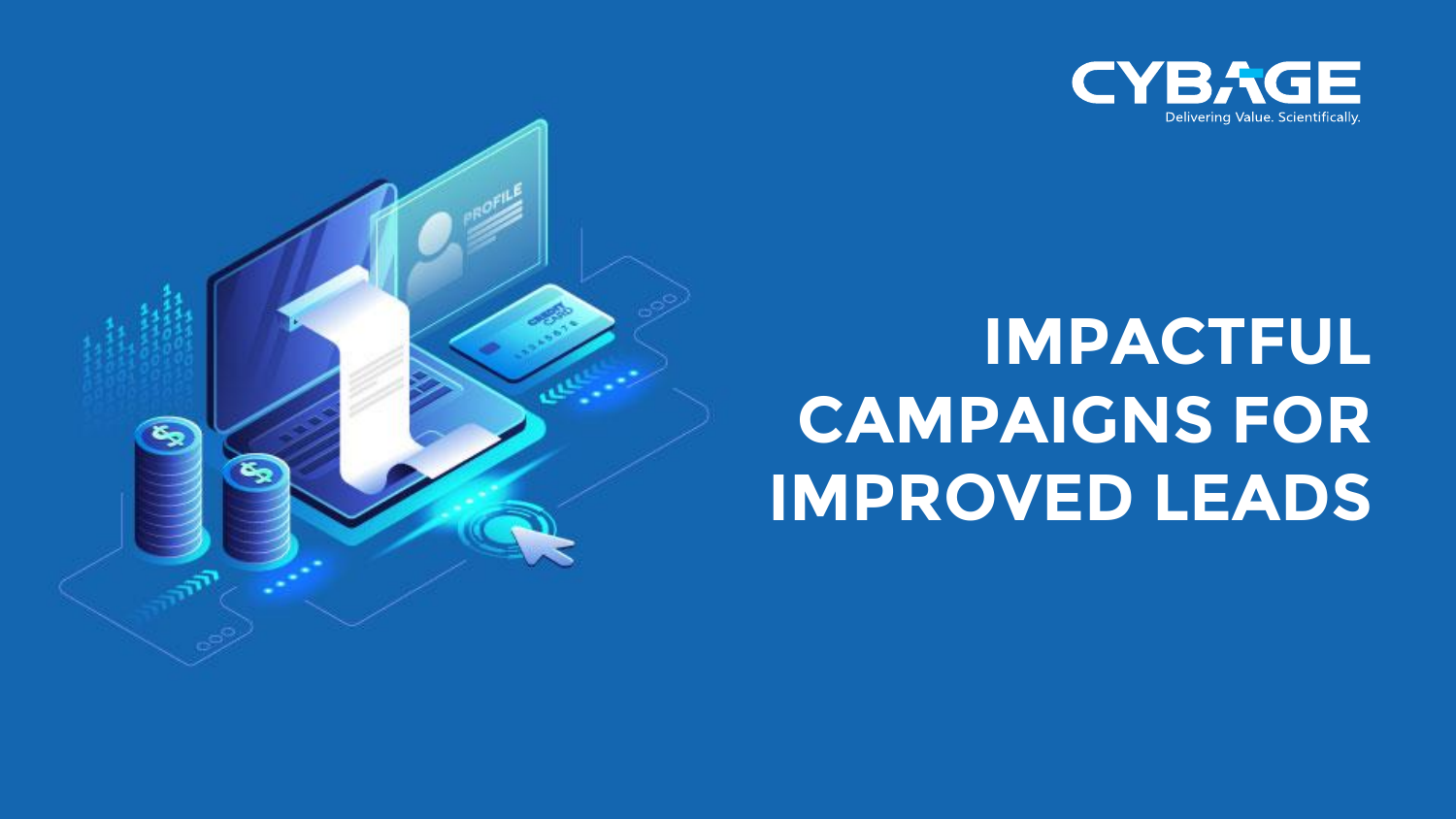A European leader in the payments and transactional services industry witnessed **increase in their marketing campaign response** with Cybage

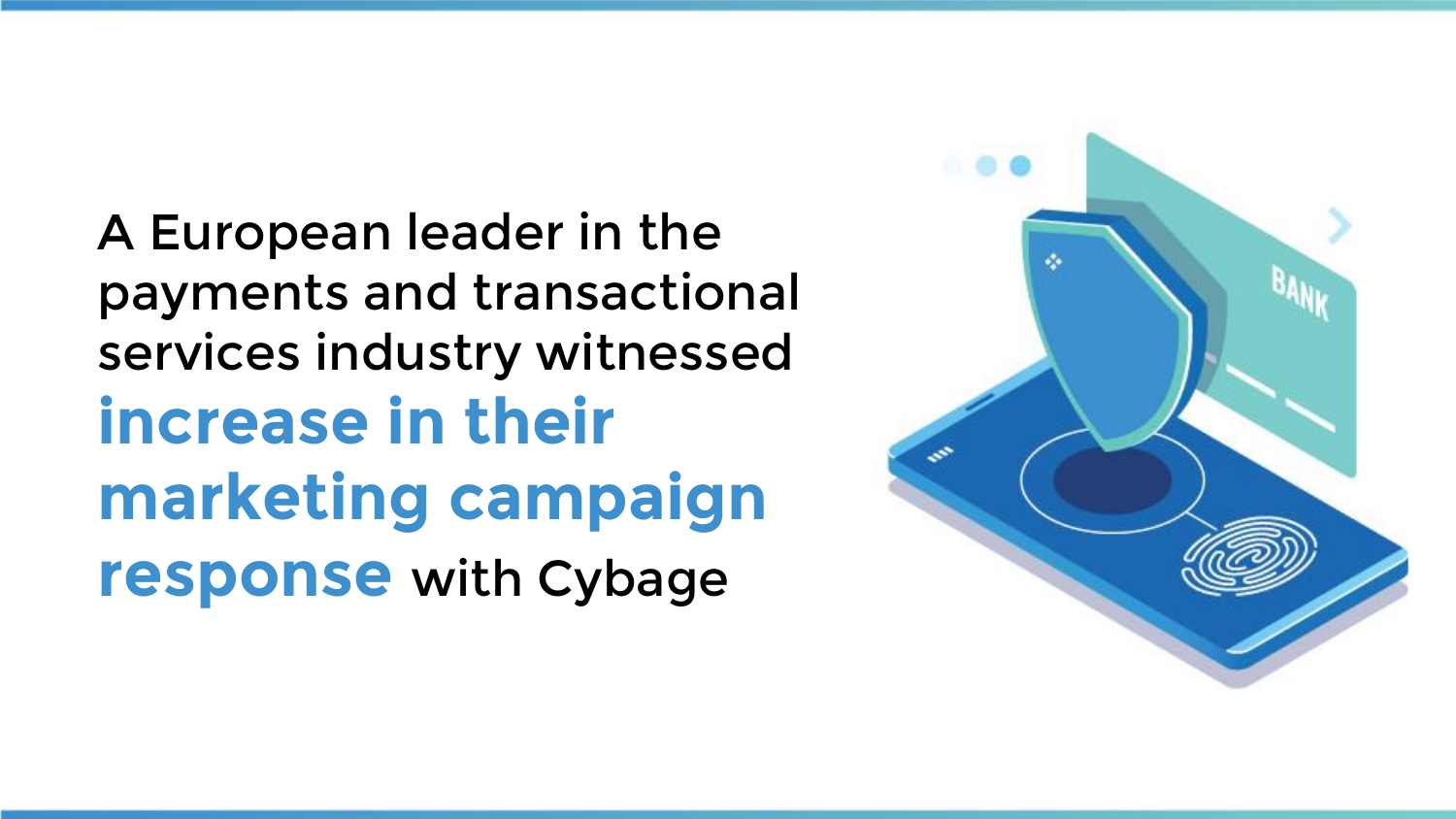## MARKETING AUTOMATION – **CAMPAIGN MANAGEMENT**



Increase **click-to-open-rate (CTOR)** of emails, enquiries, and conversion rates



Resolve data format issues in **Salesforce Marketing Cloud Data Extensions** to stop spam emails



Resolve issues related to **content and banners** in email and newsletter templates



Correct configuration of **email marketing campaigns and reports** in Salesforce Marketing Cloud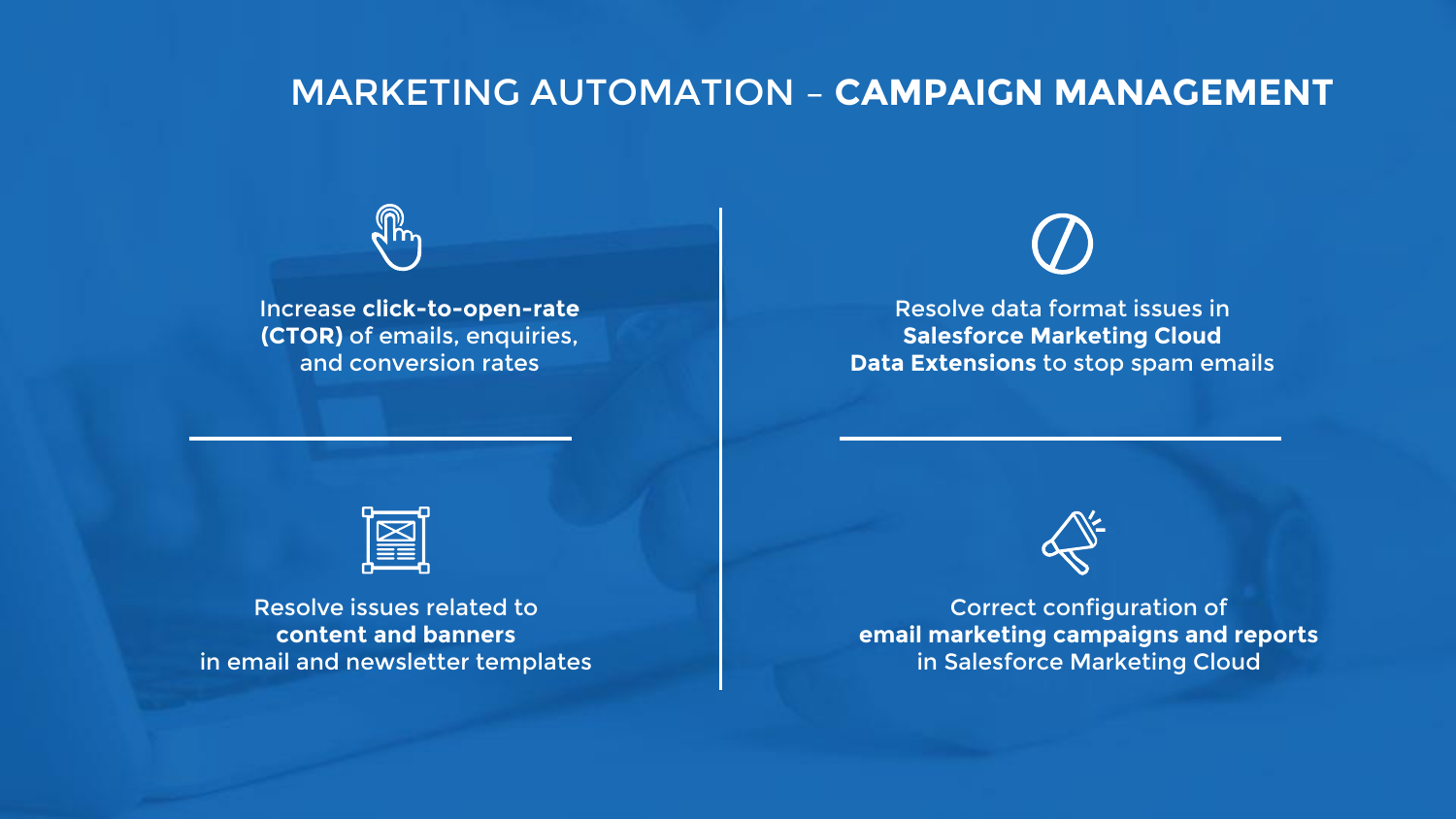## THE PROBLEM **STATEMENT**

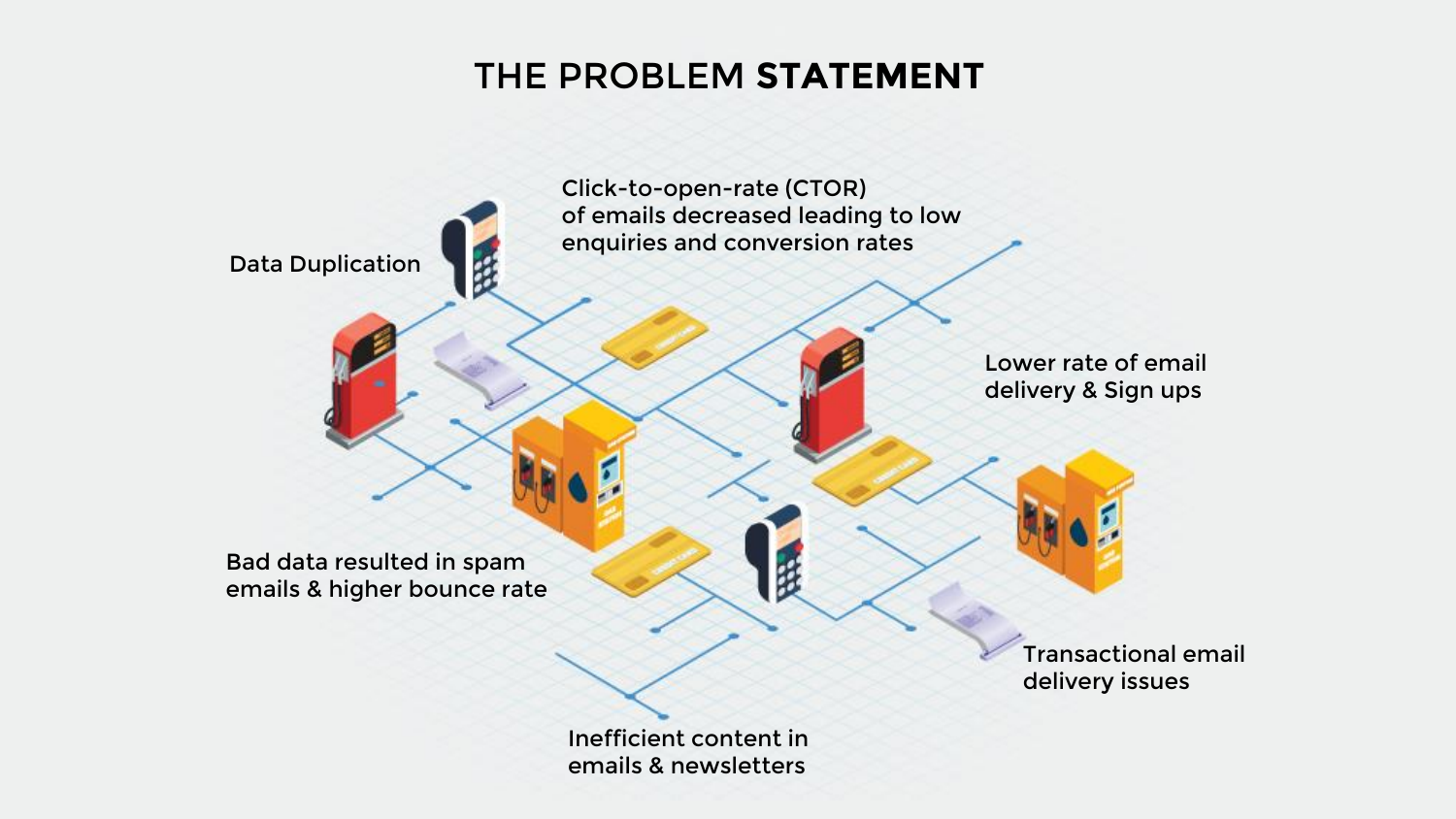## THE **SOLUTION**



### **Value Addition**

Image links to improve email click-to-open-rate and prospect conversion.

Designed new email templates in HTML and CSS to enhance the process workflow in Salesforce Marketing Cloud.



## **Testing**

Thorough testing of email templates at all stages to enhance customer engagement.

Quality check on all assets to improve email click- to- open-rates.

Performed A/B testing in Salesforce Marketing Cloud and adopted a focused approach to target the right audience.



## **Optimization**

Optimized data in Data Extensions to ensure the correct email list.

Developed customized reports to capture required data and get better insights of the email campaigns.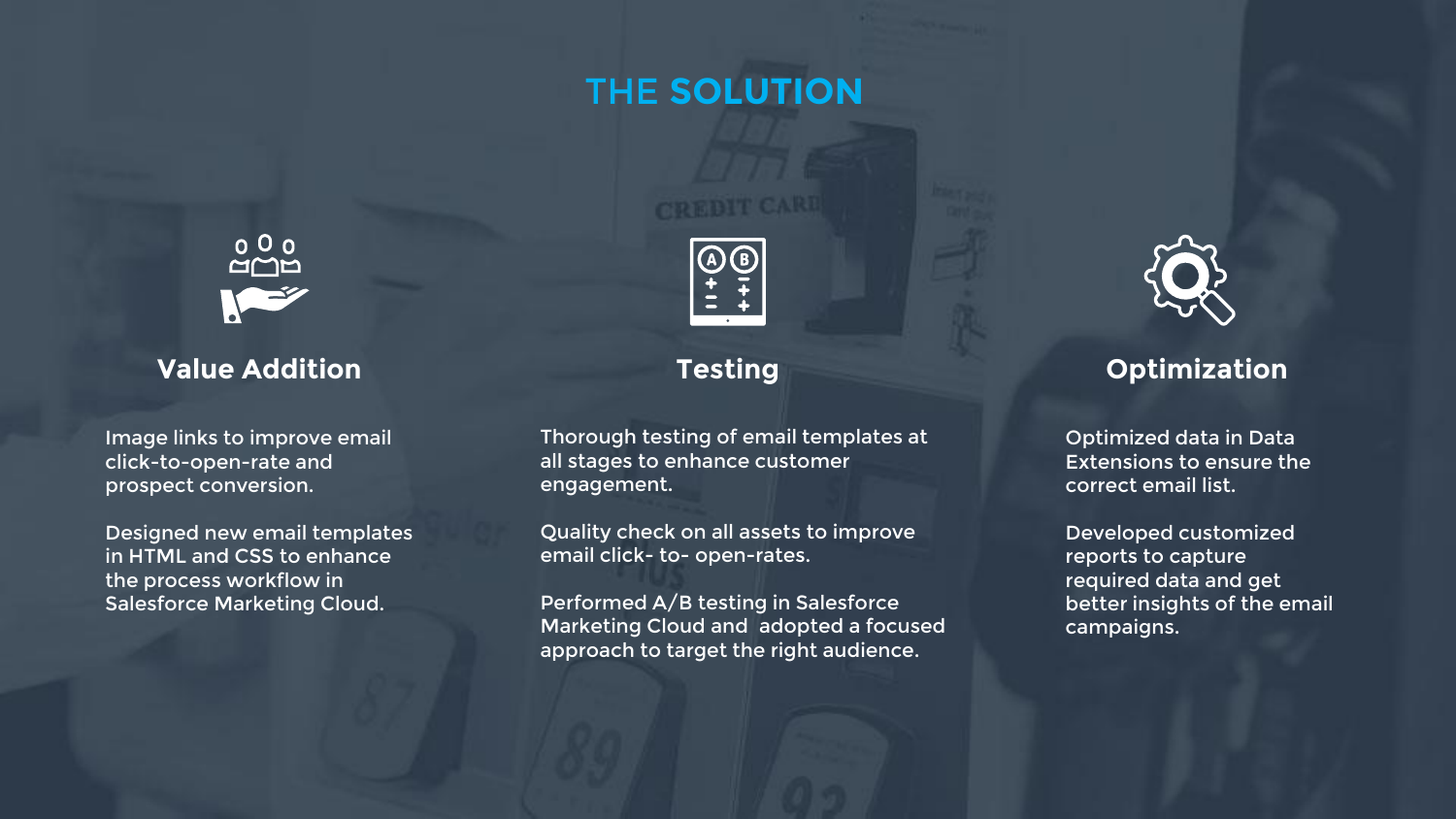# BUSINESS **BENEFITS**



#### **Customized reports**

with better campaign insights helped in strategizing new email campaigns.

#### **Improved click rate**

after implementing links on email banners.



Increase in click-through-rate

## **Resolved duplicate Data Extension**

issues leading to an increase in the number of sign-ups.



Increase in email delivery rate

**2x**

Newsletter delivered in 2019 as compared to 2018